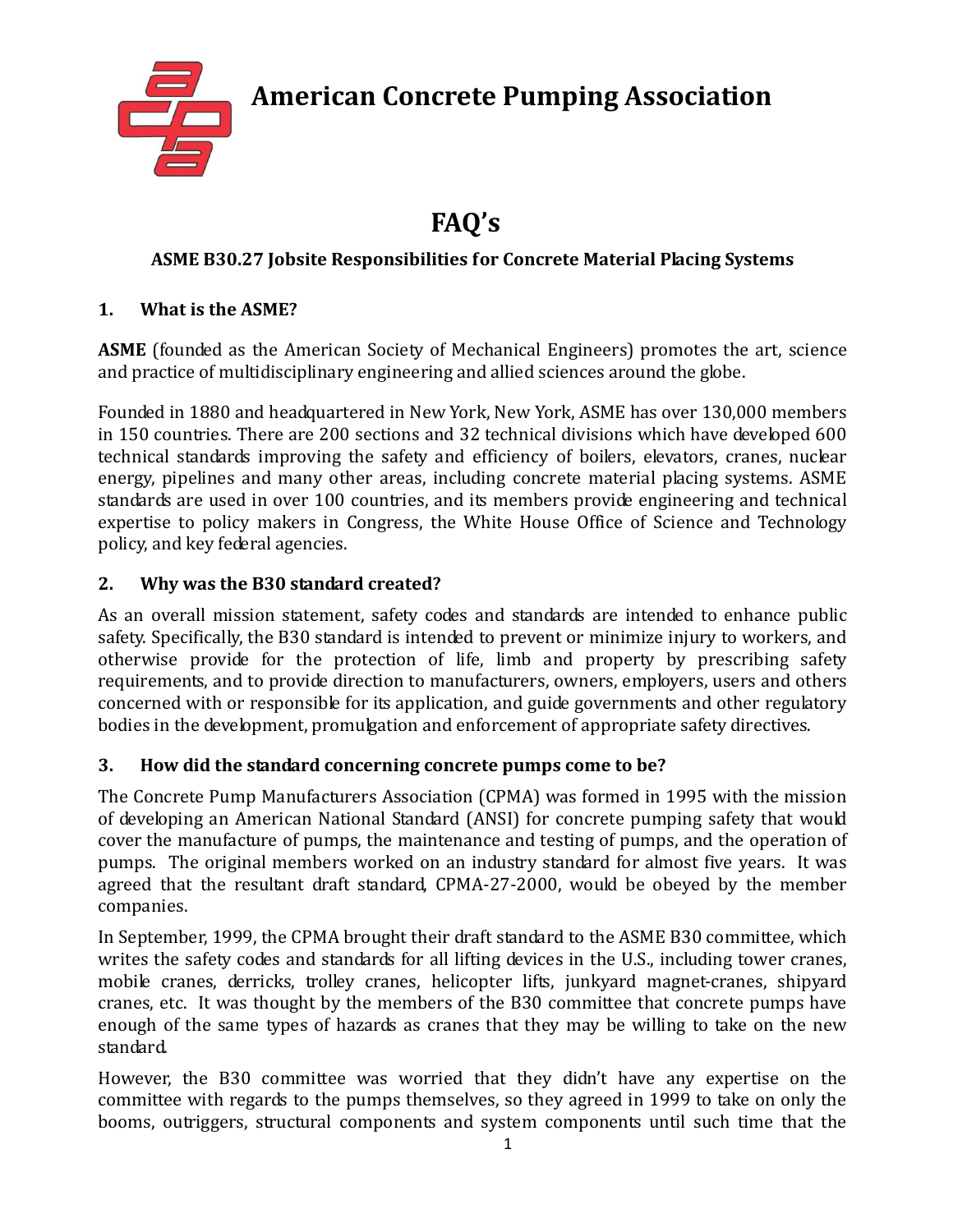committee felt the necessary expertise was involved. The newly accepted elements of pumping machines were given the next number in the line of crane standards, which was B30.27.

The newly-formed B30.27 committee was chaired by a procurement officer for the U.S. Army. Three pump manufacturers, a systems manufacturer, an insurance safety consultant, a union representative and a member of the Army Corp of Engineers rounded out the original membership. Concrete pumpers were invited to join. Two pumpers attended meetings and gave input to the standard without joining.

The first edition was finished in 2004, and published in 2005. Because it didn't contain any information about the pumps or the pumping processes, CPMA 27-2000 continued to co-exist to cover the pumping side of the machines.

In 2005, with an initial standard under its belt, the B30.27 committee made the decision to incorporate all of the pumping elements and procedures into the ASME standard. The B30 committee, knowing the level of expertise now on board, had no objection.

In late 2008, ASME approved the new version of the standard. ANSI approved it in early 2009, and it was published in May 2009. CPMA 27-2000 was withdrawn at that time.

Since 2006, ASME B30.5 (mobile cranes) had been working on adding responsibilities to their standard. The idea was that operators were being blamed for all mishaps, but had control over very few of the circumstances. They finally agreed to the language in 2010, and B30.5-2011 was issued in January 2012.

B30.5 has by far the largest subcommittee; sometimes there are 30 people in its meetings. When it passes something, it's highly likely that it will be applied to the other volumes. As soon as B30.5's language passed, the chair of the B30 main committee asked the subcommittee chairs to make a report as to whether it was appropriate for their committees to add an adapted version of the responsibilities to their standards. B30.27 agreed that an adaptation of the B30.5 language was appropriate.

The B30.27 chair held webinars open to the public, to explain what was going to be done, and to solicit participation on an ad hoc committee having only one job: to adapt the responsibilities language for use in B30.27.

When the committee was formed, work commenced. Meetings were held in several cities around the U.S. Pieces of the adaptation were submitted for voting by B30 committee members. Negative votes resulted in changed language or explanations as to why the wording was correct. In September 2013, all negative ballots and all comments were addressed and the standard went for public review. It was passed in late 2013, approved by ANSI in early 2014, and published (called the date of issuance) on March 26, 2014.

#### **4. Who was involved in the process of developing the standard?**

The personnel involved in the subcommittee work differed from the personnel involved in the ad hoc committee to add responsibilities; however, personnel from the concrete pumping and insurance industries, the government, and labor unions were involved in the development of the volume, with another 45 people from many different industries scrutinizing, commenting, and eventually approving it.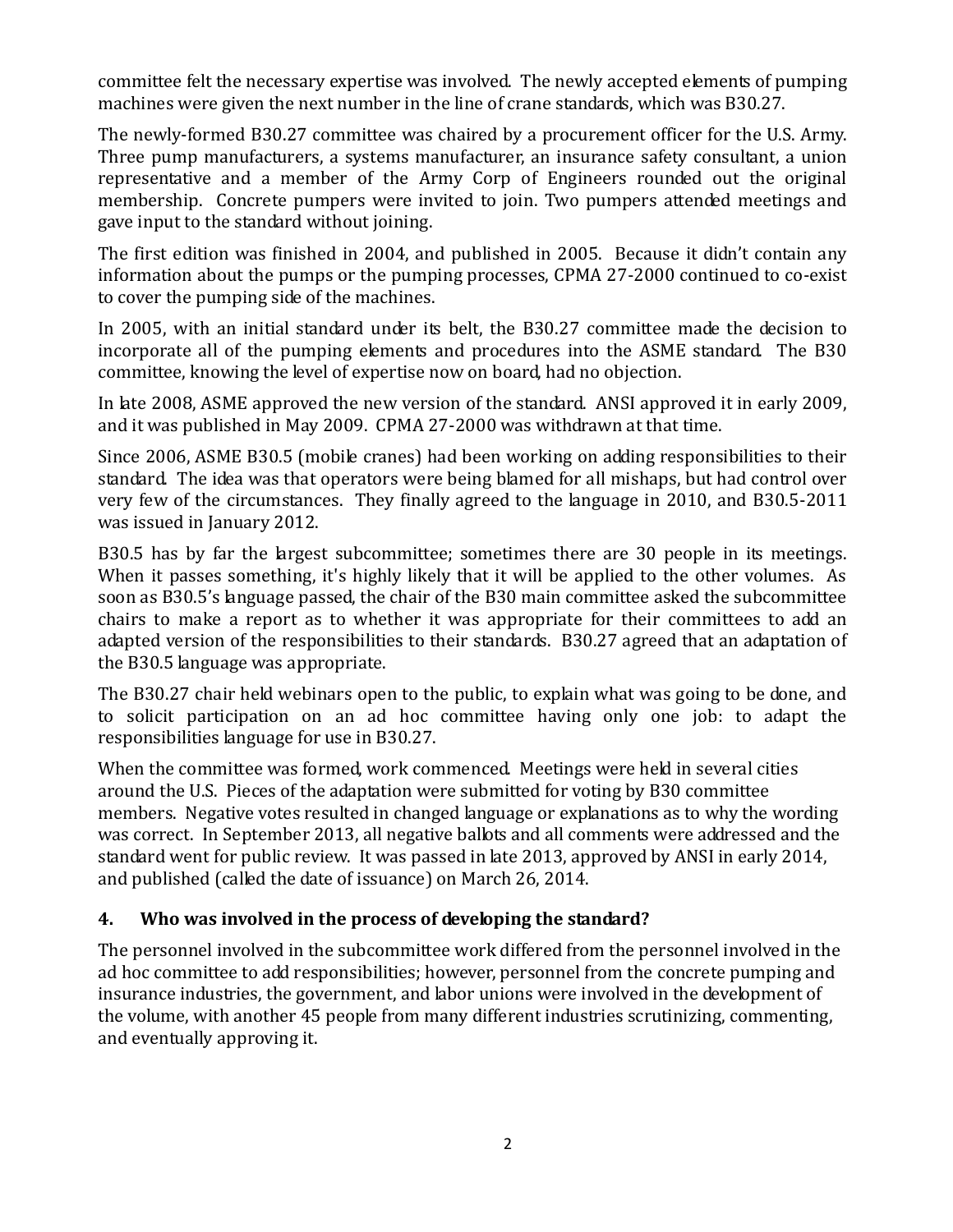#### **5. Where and how will the standard be used?**

Pump owners and operators, construction entities utilizing concrete placement equipment, as well as ready mix suppliers should be aware of the contents of the standard. In this interim between publication and effective date, operational and training changes can and should be made to come into compliance.

It is known that governmental regulators (OSHA) and legal entities (attorneys) will use the standard as a benchmark against which the players on a concrete pour will be judged.

#### **6. When does the standard take effect?**

March 26, 2015 will mark the one-year anniversary of the date of issuance, and is therefore the date the standard goes into effect.

## **7. How will it get promoted to contractors and ready mix companies?**

A variety of methods are being employed. Press releases have gone out to the ASCC, NRMCA, TCA, CFA and the AGC. Seminars are being sponsored by concrete pumping companies who invite their customers to learn about the new regulations. Associations are giving presentations about the standard to their members at national conferences. Webinars will be held, and the ACPA has volunteered to be a clearinghouse for the information and seminars becoming available.

## **8. What happens if I or my contractor/ready mix company doesn't comply?**

ASME standards are voluntary standards. There is no force of law behind them. The rigorous acceptance process and ANSI certification makes them well respected within the industries they serve, and they are considered consensus standards. If an entity chooses to ignore the standard, there is no consequence unless and until there is an incident. At that time, OSHA may use the standard as a basis for levying fines, and plaintiff attorneys will use the standard as the benchmark of proper procedure, explaining to a jury how the standard said it should have been done—versus how company "X" did it.

#### **9. What role do ACPA training materials and ACPA Certified Operators play in the standard?**

No specific entity's products or services are ever endorsed in an American National Standard. The standard is accepted in many other countries and may users in those countries are not aware of the ACPA. For English and Spanish speaking countries, however, the ACPA is a prime resource in the process; they offer much of the training that is specified in the standard. In addition, the ACPA certification process makes it easy for a pumping company to document compliance and demonstrate that training has been accomplished.

#### **10. How is the standard modified? How can I get an interpretation of the meaning of a clause in the standard?**

B30.27 is republished on a five-year cycle. The 2009 version of B30.27 became active in June 2010 and will be in effect until March 26, 2015. The 2014 version will remain in effect until one year after the next revision is issued.

There are openings on the subcommittee for anyone interested in contributing to the next revision. Each subcommittee member must fit into an interest category, and there are limits to